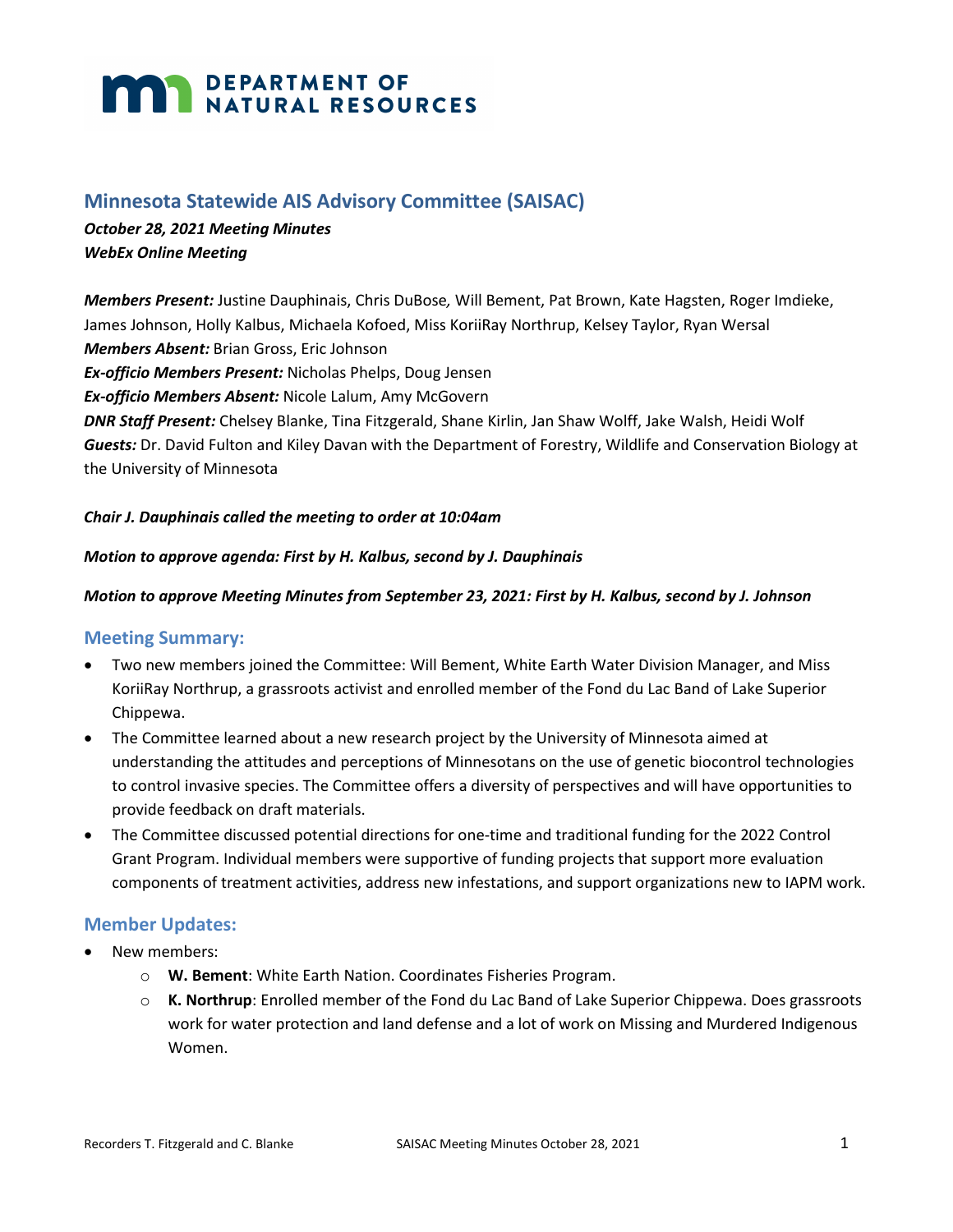#### Member updates continued

- **J. Dauphinais**: All patches of invasive *Phragmites* in Anoka County were treated with herbicide in the last month. It is present at only seven percent of the total extent recorded three years ago. Area lakes folks are pulling zebra mussel samplers and still have not found a single zebra mussel on any lake in Anoka County. They are evaluating the Anoka County Aquatic Invasive Species (AIS) Prevention Program and working on deciding whether they will be able to continue the local grant program or have to cut watercraft inspection hours.
- **J. Johnson**: It has been an interesting year with hybrid watermilfoil (HWM). For whatever reason, there have been a lot of lakes found with HWM. Part of this is due to increased testing. In the past, HWM looked mostly like Eurasian watermilfoil. According to Ryan Thum, researcher at Montana State University, species identification is uncertain unless it has very few leaflets. **J. Johnson** proposed setting up a meeting over the winter about HWM with the DNR. Need some guidance as a delineator to make sure large patches of native plants are not being killed. Also wants to know how many patches should be tested, where (e.g., a few spots throughout a population?), etc.
- **H. Kalbus**: Wrapping up inspection data and noticed half the number of inspections were done this year compared to last year. This year we still have the pandemic and low water so that affects boater traffic. Working on completing the AIS metrics template, which is a very valuable evaluation exercise. Has an advisory committee meeting for the county coming up. Community-based social marketing (CBSM) program is wrapping up. Got some great feedback on their pilot project and hope to continue the project for the next couple years. The yard signs have been really positive, and a lot of people want to take a look at them. Le [Sueur County AIS Education and Outreach webpage.](https://www.co.le-sueur.mn.us/556/Education-and-Outreach)
- **C. DuBose**: Had a good season on the lakes. Making progress on invasive *Phragmites* control. No new zebra mussel lakes; only Comfort Lake has them that they know of.
- **K. Hagsten**: Did a wetland delineation training within the department. Wrapping up work on a starry stonewort infestation that they had newly reported this year. Conducting follow-up outreach. Attended local Indian Council meeting to show people what starry stonewort looks like and what to look for next year.
- **P. Brown**: No adult zebra mussels on Red Lake. Looking through plankton samples to see if they have veligers again this year. Continue to work with the state on AIS on the reservation and working to get some decontamination stations in place off the reservation.
- **R. Imdieke**: Continuing monitoring. Water levels are back up in the middle fork of the Crow River. His County Commissioner duties have increased, therefore, he has asked the Association of Minnesota Counties to recommend someone else to take his place on this Committee. In the past there has been strong interest from some of his colleagues. This will be his last meeting.
- **R. Wersal**: Winding down projects with the Army Corps of Engineers on Cuban bulrush, starry stonewort, etc.
- **N. Phelps**: End of field season, just winterized boats[. Minnesota AIS Research Center \(MAISRC\)](https://www.youtube.com/playlist?app=desktop&list=PLktVBGXyZRL7E8vndxCFEdp2sAFp13UR7) Showcase [presentations](https://www.youtube.com/playlist?app=desktop&list=PLktVBGXyZRL7E8vndxCFEdp2sAFp13UR7) are available online; reach out to Nick or researchers if you have questions. Carrying out their research needs assessment process: Just met with technical committee this week, made some changes to priority species list and had some ideas and comments on priority research needs that will ultimately inform the request for proposals from researchers. If you have suggestions, send them to **N. Phelps** and they will try to incorporate those as best as they can.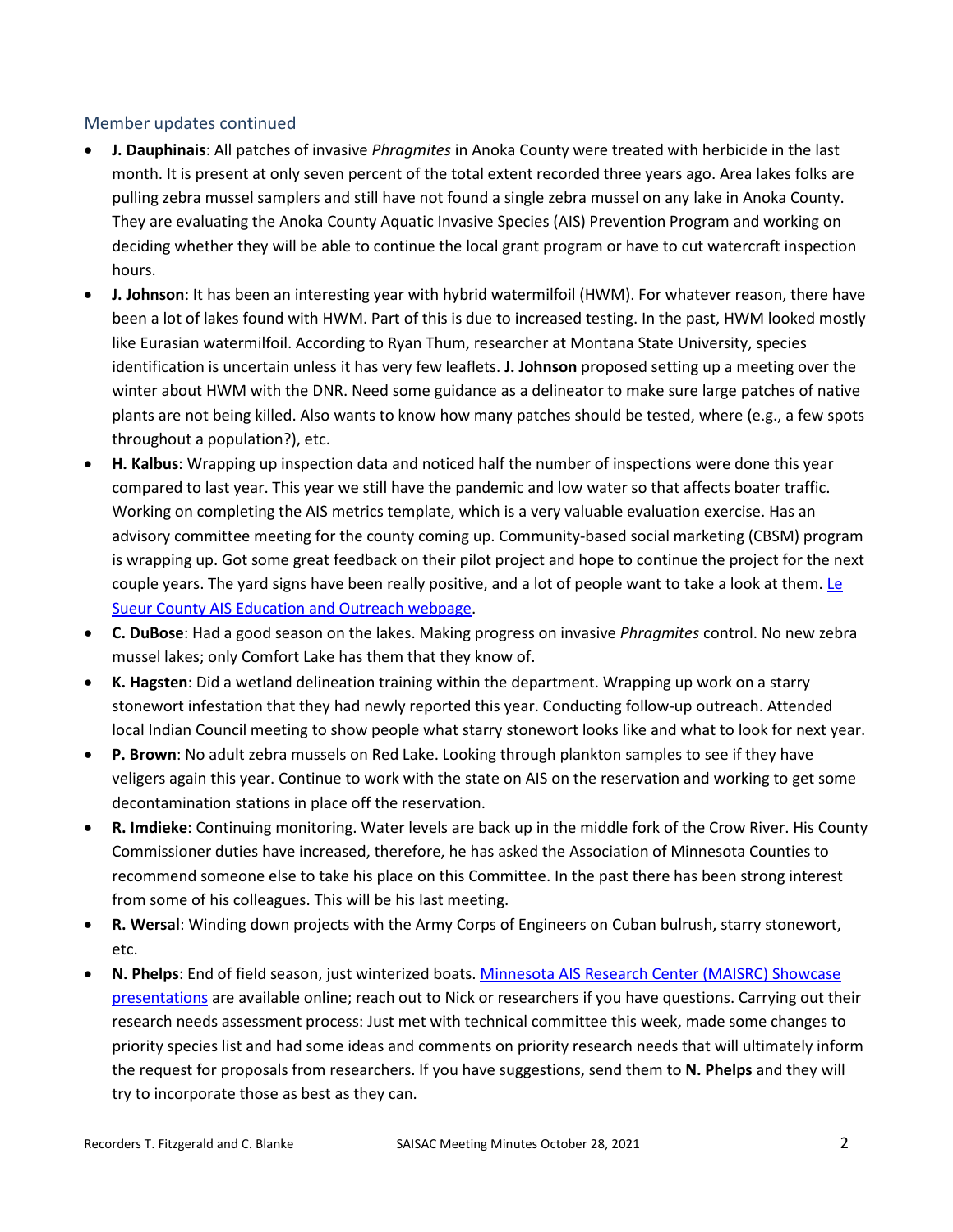- **M. Kofoed**: Interested in preventing spread during fishing tournaments and continuing work on the Aqua Weed Stick.
- **W. Bement**: Avoided AIS for quite some time but they are creeping in. Two lakes are infested with zebra mussels. Faucet snails are in seven lakes. Doing a lot of education work. Also working with resorts and lake service providers, checking equipment. Have been doing plankton tows and veliger monitoring and have found no new zebra mussel populations.
- **K. Northrup**: Looking into doing more with invasive species. Helped restore the Kalamazoo River and wild rice after an oil spill.
- **D. Jensen**: Attending the Great Lakes Panel on Aquatic Nuisance Species meeting this week. Leading an effort to create new signage for the Boundary Waters Canoe Area Wilderness: Narrowing down options and will be having a focus group with businesses, lake associations, and others to make sure messaging is ontarget. Hosted an academic fair and educated international students about the importance of declaration as part of the "Don't Pack a Pest for Academic Travelers" project. Yellow iris is spreading and of concern in the Duluth area; it is a regulated species so can be purchased. Collaborating on the update of the state invasive species management plan. Beginning to plan the Upper Midwest Invasive Species Conference for October 2022 in Green Bay. Invited to be first plenary speaker on AIS and social science at 22<sup>nd</sup> International [Conference on Aquatic Invasive Species](https://icais.org/) in Belgium!
	- o **J. Johnson**: Is yellow iris in the Duluth area being managed or just mapped? Who has appropriate management strategies? **D. Jensen**: Working with Jeremy Pinkerton with the DNR, 1854 Treaty Authority, and other partners to map infestations and looking for information on appropriate management. Working with Wisconsin to determine management strategies. Yellow iris can be difficult to identify when it is not flowering. **J. Johnson** offered to help figure out appropriate management strategies.

# **DNR Updates:**

- **J. Shaw Wolff**: Welcome to new members. She is the Section Manager for the Ecosystem Management and Protection Section in the Division of Ecological and Water Resources. The Invasive Species Program is one of five programs that she manages. Thank you for the work you are doing. Natural Heritage Advisory Committee (NHAC) also works within the section and its focus is to help conserve and manage Minnesota's natural heritage into the future. NHAC does some work with terrestrial invasive species, makes recommendations for Nongame Wildlife and Scientific and Natural Areas programs, and provides recommendations for forest ecologists and forest management, wetlands, and prairies. The application to serve on NHAC is currently open and will be closing on November  $22^{nd}$ . Please share wit[h the announcement](https://www.dnr.state.mn.us/nhac/index.html) with your contacts.
- **S. Kirlin**: is the Enforcement Division's Operations Manager. The DNR Enforcement Division is heavily into fall work activities (including waterfowl hunting, aquatic vegetation on duck boats, etc.).
- **T. Fitzgerald**: is a Planner with the Invasive Species Program. Primarily works with local governments to implement their AIS Prevention Aid programs. Has also been leading [a community-based social marketing](https://www.dnr.state.mn.us/invasives/ais/prevention/behavior-change.html) [\(CBSM\) project](https://www.dnr.state.mn.us/invasives/ais/prevention/behavior-change.html) for the DNR, which aims to encourage adoption of positive invasive species prevention behaviors by the public.
- **H. Wolf**: is the Invasive Species Program Supervisor. Updates: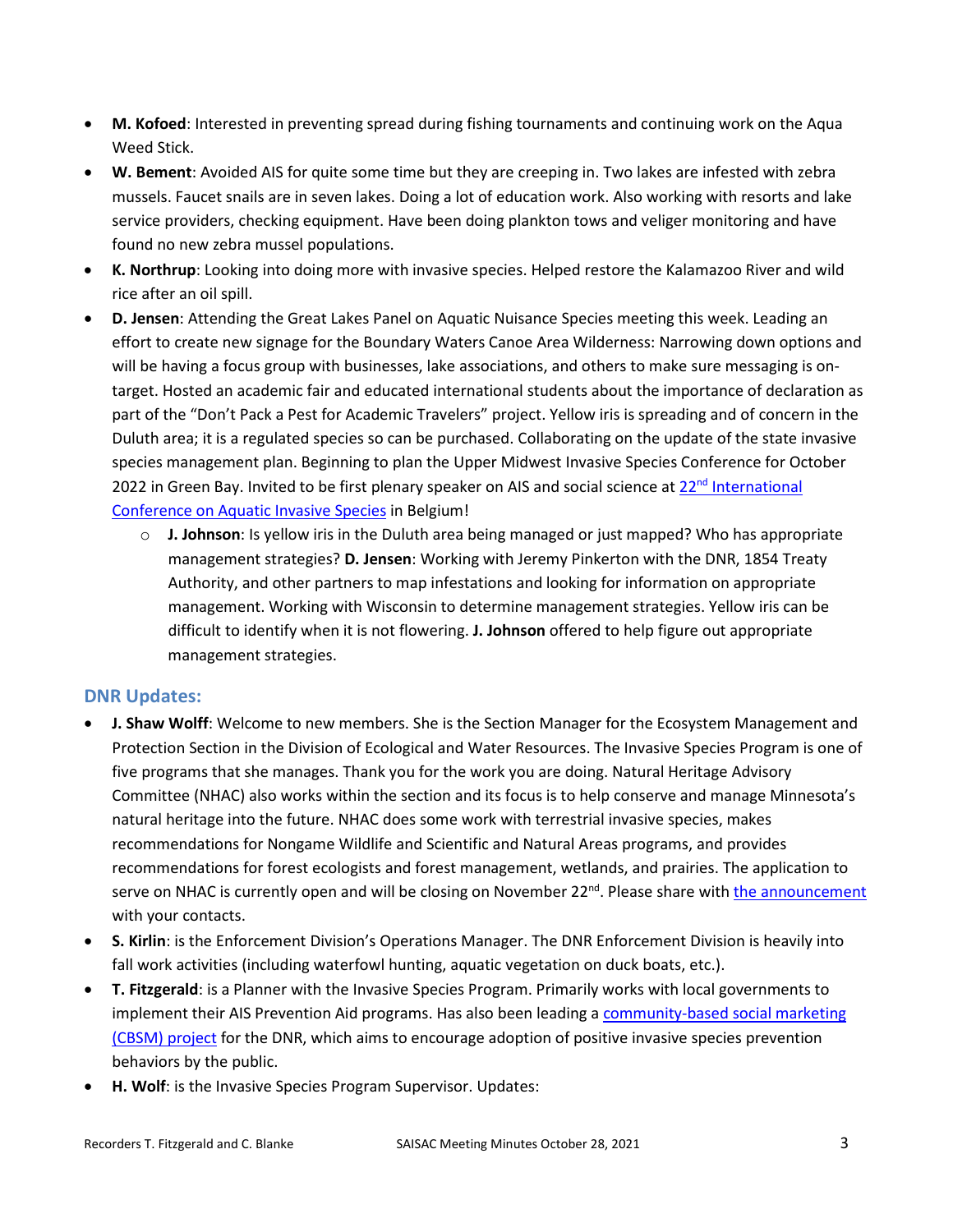- $\circ$  The Modified Unified Method Exercise is going on now. It is an effort to capture and remove invasive carp in the Mississippi River. Also did this earlier this year and removed 30 invasive carp. The process involves slowly blocking areas off with nets to corral fish in one spot and then pull the invasive carp out of the water. Done in close partnership with the U.S. Geological Survey, U.S. Fish and Wildlife Service, and Wisconsin Department of Natural Resources. Worked with a waterfowl group to ensure the work would not affect waterfowl.
- $\circ$  The program's invasive species rulemaking process is moving forward, in which several species will be proposed for listing as prohibited invasive species.
- $\circ$  Bait harvest in infested waters. This is a permitted activity and there is concern by some members of the public of there being a lack of bait in the state (esp. spottail shiners). The program has been working with DNR Fisheries to revisit permit conditions. Additional permit conditions exist for bait harvest in infested waters, especially for zebra mussels. One possibility being considered is a pilot project that would generate some data to assess what is going on. There is not good data on what is being harvested and if and why things may have changed. DNR Fisheries is also relaxing viral hemorrhagic septicemia (VHS) testing requirements this year. The pilot would help us to avoid making a lot of changes at once. Might look at specifically spottail shiners and one other gear type but none of this has been finalized yet. Would have to tag all of the gear, DNR Enforcement would have to be heavily involved, and we are not sure of costs for Enforcement.
- o Recruiting new members for this Committee! We are working with the DNR Commissioner's Office to get approval to proceed with the 2021 process. Want to finish current process before initiating the next round and continue to diversify the Committee.
- **C. Blanke**: Invasive Species in Trade Specialist for the Invasive Species Program. Will soon provide a summary of recent work on trade pathways for invasive species and will be looking to discuss options for next steps with this Committee.

#### **Genetic Biocontrol of Invasive Species: Understanding Attitudes and Risk Perceptions**

**Presenters:** Dr. David Fulton (Adj. Professor & Asst. Unit Leader) and Kiley Davan (Ph.D. Graduate Research Assistant) with the Department of Forestry, Wildlife and Conservation Biology at the University of Minnesota

- Their project is funded through the Legislative-Citizen Commission on Minnesota Resources. They are not conducting genetic biocontrol, they are doing a social science study on the use of genetic biocontrol.
- Genetic biocontrol background: These are new technologies with promise to control invasive species. There have been calls from managers to explore the benefits and risks of genetic biocontrol. There is a need to understand how the public perceives the benefits and risks of using genetic biocontrol technologies to help guide if and how we use these technologies.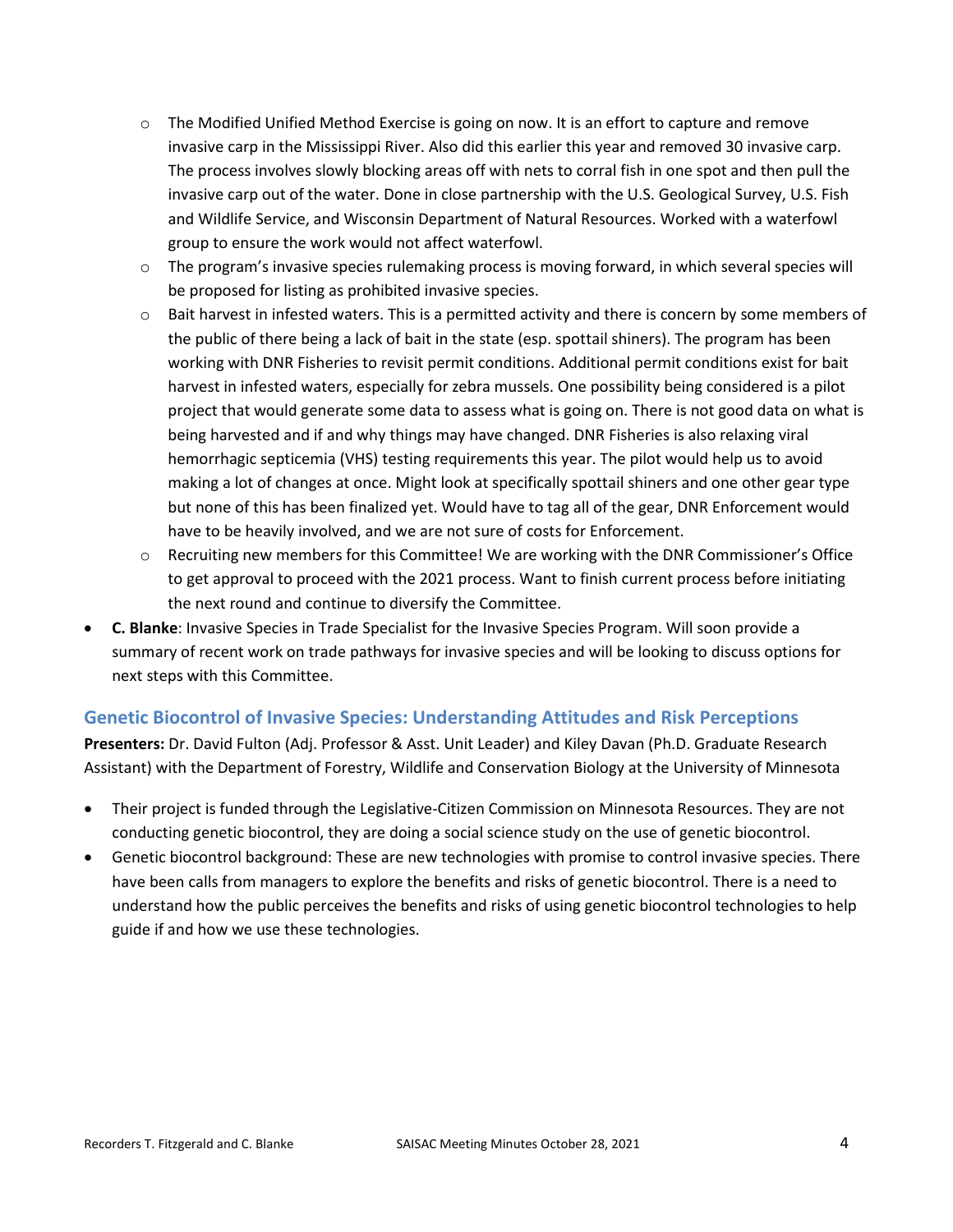# Genetic biocontrol presentation continued

- Project objectives:
	- $\circ$  Understand risk and support of using genetic biocontrol technologies on common carp and zebra mussel (species with most advanced research).
	- o Understand antecedence (things that happen before support) and consequences of level of support for using genetic biocontrol technologies. Based on (1) nomological network: thoughts and social influences of why people support it and behaviors toward it; and (2) cognitive hierarchy: core values, orientations, attitudes/norms, behavior intentions, behaviors.
	- $\circ$  Understand preferences for using genetic biocontrol technologies. Gather a better understanding, to better guide where policy goes.
	- Explore and gain initial understanding of potential concerns of tribal nations in Minnesota with genetic biocontrol technologies. These are not stakeholders in the traditional sense. They are sovereign nations, have treaty access, etc.
- Theoretical context:
	- Psychometric approaches: values and ideology, attitudes and risk perceptions (genetic biocontrol technologies and invasive species – specifically common carp and zebra mussels).
	- Discrete choice experiments to understand preferences of genetic biocontrol technologies approach pioneered in New Zealand on invasive species; which is based on Choice Modeling Approach developed at the University of Minnesota and awarded the Nobel Prize.
- Implementing state choice modeling balancing complexity and realism. Make it as simple as possible, but realistic enough so they are not making an artificial choice.
- Next Steps: Talking to stakeholders about their basic understanding of genetic biocontrol technologies.
- Social survey with public and key stakeholders:
	- o First, focus groups and interviews to inform survey design.
	- $\circ$  Then survey of: General public (n = 1200); Lakeshore homeowners (n = 1200) larger number because there are thousands of lakes, fisheries lakes, vested interest, easily activated political group that we need to understand; Anglers ( $n = 400$ ); Boaters ( $n = 400$ ).
	- $\circ$  Survey will be web-based to enhance ability to present information to survey respondents; and known decreased response rates from traditional mail surveys. Random and probabilistic respondents are chosen and directed to the online survey. Online will start with larger sample size; non-response; adjust by weighting data.
- Engaging tribal communities:
	- $\circ$  Interviews and focus groups with tribal biologists and community members.
	- o Work cooperatively with tribal nations.
	- o Building a dialog first, following human dimensions protocols.
	- o The University does not have formal guidance for research with tribes.
	- $\circ$  This is not research that would fold into policy that is a separate conversation between the DNR and tribes.
- Outcomes
	- $\circ$  Develop upstream information about public risk perceptions concerning genetic biocontrol technologies; and risks invasive species pose themselves (social science).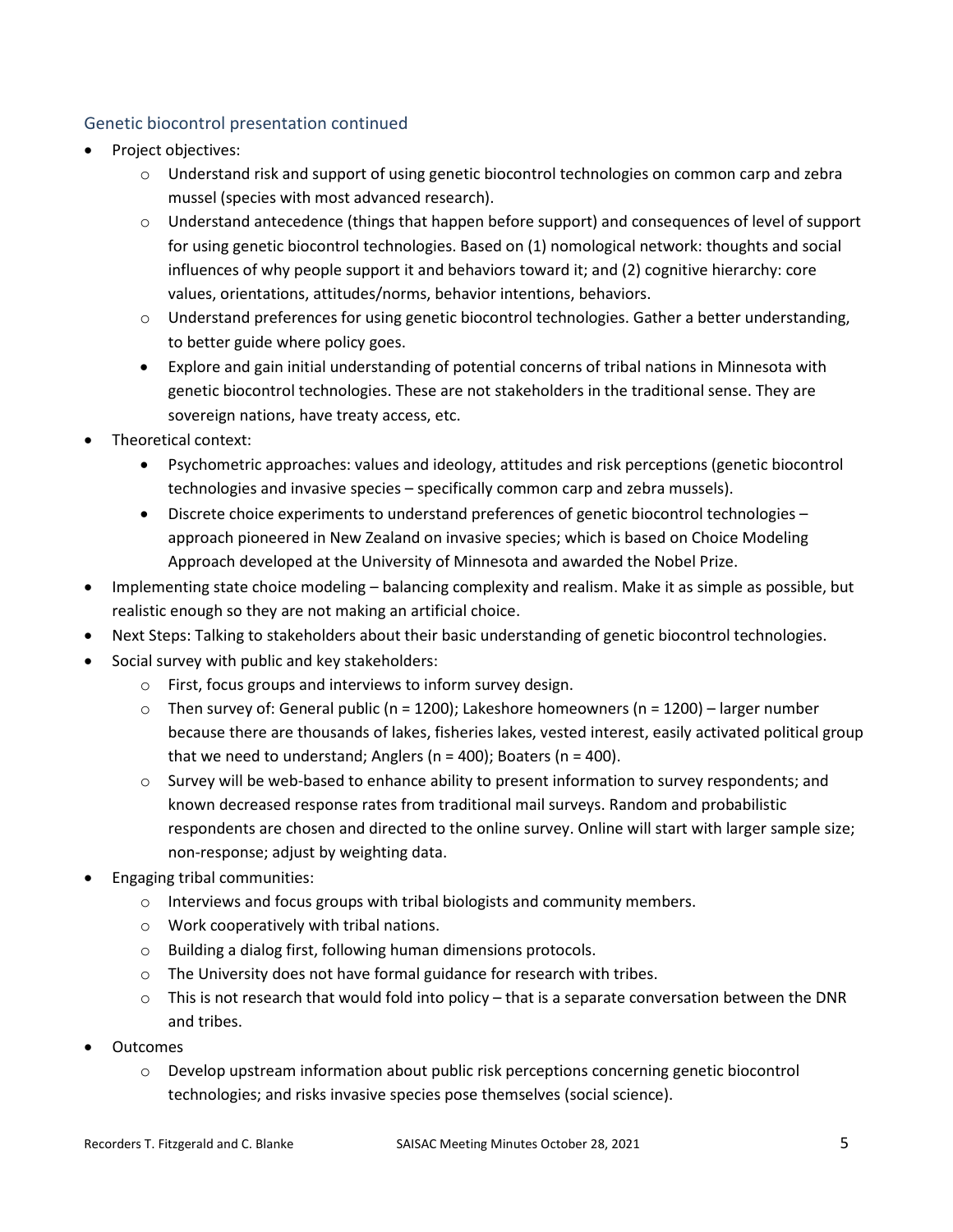- $\circ$  Provide context for future policy dialogue concerning use of genetic biocontrol technologies (collaborative research).
- Timeline: Focus groups and interviews in fall/winter 2021/2022; Implement survey in spring 2022; tribal engagement summer 2022.
- Survey topics include:
	- o Attitudes towards genetic biocontrol technologies and case species.
	- o Risk and benefit perceptions of genetic biocontrol technologies.
	- $\circ$  Level of support and/or opposition for the use of genetic biocontrol technologies.
	- o Level of trust and confidence in researchers and officials.
	- o Knowledge on genetic biocontrol technologies and case species.
	- $\circ$  Start with open ended questions (pilot) to inform matrix tables (constrained statements; final survey).

# Discussion on genetic biocontrol project

- **J. Dauphinais** says RNA was mentioned, but given this pandemic, vaccine hesitancy, and misinformation; any concerns how this might impact this survey? Lessons to be learned? **K. Davan** says the trust and confidence piece get at this, asking about trust in government and scientists. Maybe this would be different for research affecting humans vs. zebra mussels. D. Fulton adds, can we understand how psychological biases might influence how they perceive genetic biocontrol technologies? It is not a persuasion experiment, but rather where is the public now? They may have mistrust, so knowing that is out there is important in order to build policy.
- **J. Johnson** says at the DNR workshop held a few years ago on this topic, the most supported issues are mosquitos and diseases. Is this study going to be set up to compare to these issues, or just in general? **D. Fulton** says Mike Smanski, a researcher at the University, talked about wiping out things that are huge benefits to humanity (diseases). Yes this study could reference that, but it is all new technology. This thinks about another path and how it works where the stakes are not so high. A balancing act. Would like to run it through this Committee to see if it is working, is it capturing the information needed. **J. Johnson** asks, is it broken down by species, e.g. yellow iris, that's not on people's radar; or zebra mussel vs. round goby? Or overall invasive response? **K. Davan** says it will be broken down by species, specific to zebra mussels and common carp. The McDonald New Zealand study presented different method for each species. This one would maybe compare zebra mussel genetic biocontrol technologies and other controls. **D. Fulton** says it is focused on common carp and zebra mussels. Hope to move to terrestrial environment as well. Species probably does matter, responses may be different depending on what those species are (how noxious or impactful they are).
- **H. Kalbus** asks, the public meetings mentioned, have those happened yet? **D. Fulton** says they are in the near future. Counting this as one of them. **H. Kalbus** asks, will the meetings be with all different types of people together or by specific user groups? Having likeminded people in the room and generally supportive of each other, you may get different feedback if the stakeholders are mixed versus separated by interest. **D. Fulton** says they will be similar interests, to help inform the survey and understand what they do and do not understand. The platform should be as comfortable as possible. We are not conducting the dialogue.
- **K. Taylor** is excited about this project. About tribal governments, the survey in spring of 2022 and then tribal engagement in summer 2022. You should send a letter to the tribes before the survey. Tribes are often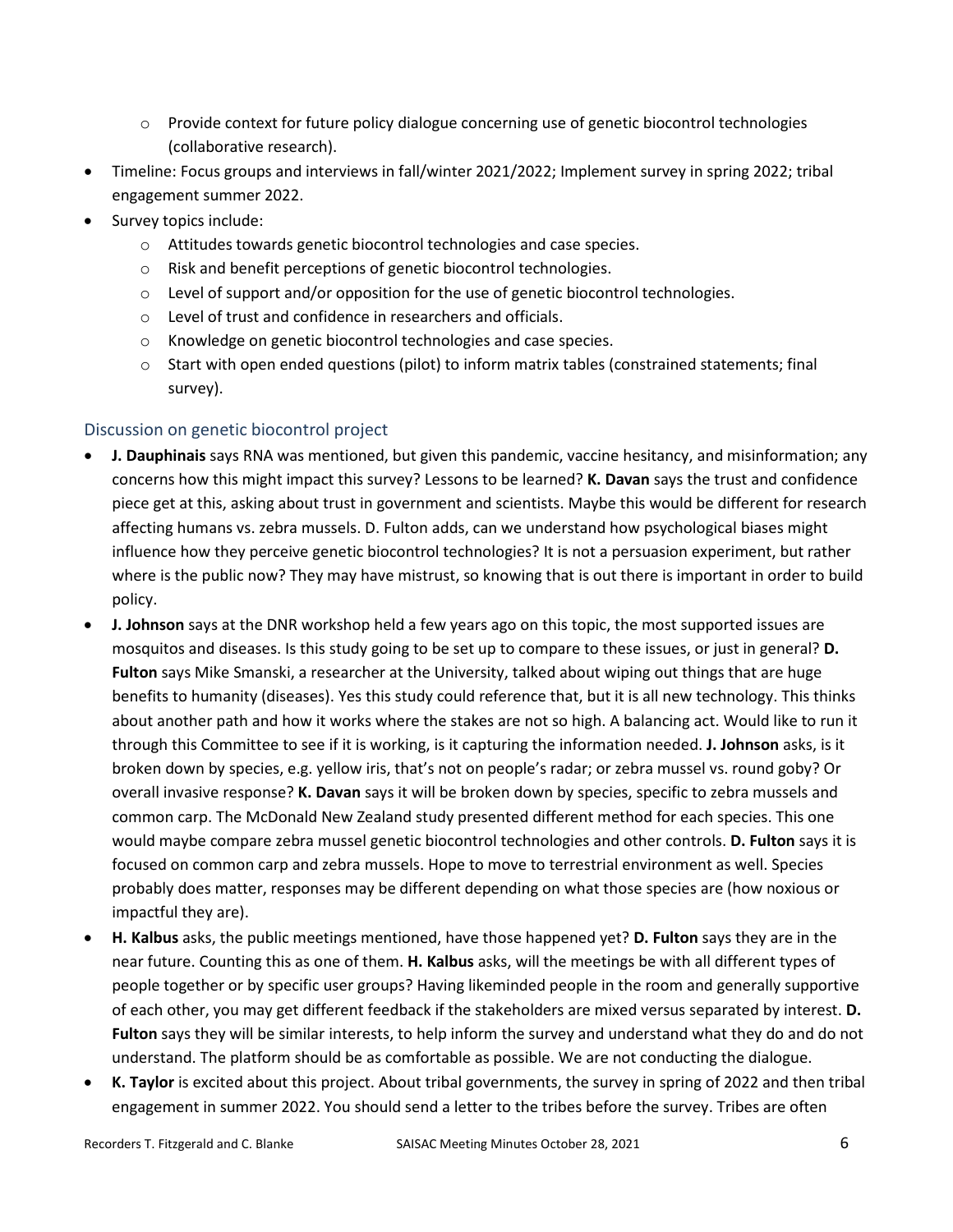engaged after the project is complete, to avoid this, show intention to engage them individually. **D. Fulton** says yes that is the plan.

- **J. Dauphinais** asks if there is anything you would like to discuss? This Committee is well represented by various tribal nations too. Do other tribal representatives have thoughts?
	- o **W. Bement** agrees with the suggestion of a sooner of notice of intent rather than later. Our members get bombarded with a lot of information. Do you have an up to date contact list for the tribes? Want to make sure they are getting to the appropriate contact. **W. Bement** will share. **D. Fulton** would appreciate that. They do not have that list in hand yet; has some through a different chronic wasting disease (CWD) project. Will plan to reach out in the next month. **W. Bement** will share with **T. Fitzgerald** and she will share with **D. Fulton** and **K. Davan**.
	- o **D. Fulton** says they will get the open ended questions to this Committee and ask what other questions should be asked. Making sure we are framing the questions right.
	- o **W. Bement** says with leeching activities and zebra mussels and faucet snails, they are getting more knowledgeable and more heavily involved and more opinionated now, so it is a good time. Invasives impact treaty rights and livelihood.
- **J. Dauphinais** asks, what is the timeline? **D. Fulton** says the questions are close to done, maybe by end of next week, so within the next couple weeks. He would also like to share the survey in draft form. **K. Davan** adds that the open ended questions are coming from a past study at the University about invasive fish.
- **T. Fitzgerald** suggests they keep in touch through her. We can share material via Basecamp. Helpful to set deadlines and check-in as needed.
- **J. Dauphinais** says we have talked about genetic biocontrol in the past, but she has not seen much movement forward, good to see it taking steps now. Happy to be involved and make time on agendas over the next year or so.
- **H. Wolf** adds that the DNR had a symposium on this and looked at process for permitting. The DNR came to a hard stop, needed to do a process to check in with tribes. The DNR's next step is talking with tribes about genetic biocontrol and if/how it would be permitted in the state.
- **K. Taylor** adds that for the questions for tribes that they should work with her and **W. Bement**, to make sure questions are phrased appropriately. And to make sure management wants to engage. D. Fulton found that with the CWD project, having a small community to talk about it was extremely helpful. **K. Taylor** and **W. Bement** could be a core team for understanding.

# **Control Grants: 2020 and Beyond**

**Presenter:** Jake Walsh, DNR Research and Grants Coordinator

- Program background
	- $\circ$  Support aquatic invasive plant control by local groups such as lake associations, watershed districts, cities, and counties.
	- $\circ$  Funds used for reimbursement of expenses directly related to a control project.
	- $\circ$  Control projects include herbicide treatment, mechanical harvest, or a combination of both.
	- $\circ$  Projects and grants are tied to invasive aquatic plant management (IAPM) permits.
	- o Species include Eurasian watermilfoil, curly-leaf pondweed and flowering rush.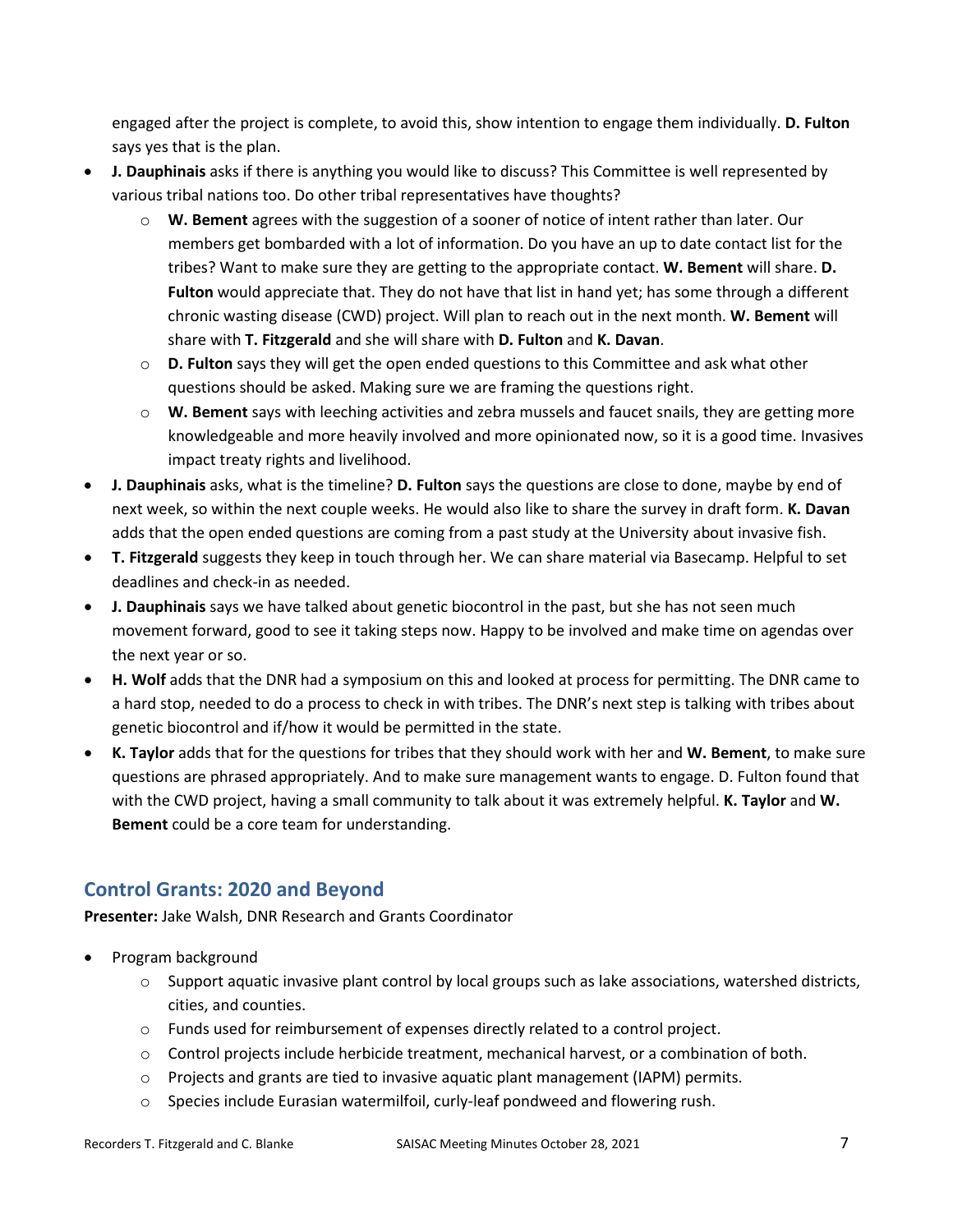- 2021 overview
	- o High demand, often not able to fund all.
	- o **J. Johnson** sees 2/3 go to lake associations and 1/3 go to tribal/local governments, is that DNR decided? **J. Walsh** says no, that's just how it shook out.
- One-time funds 2022
	- o Similar to our program, but one-time funds. 2023 will be 'regular" in terms of funding.
	- $\circ$  All funds must be encumbered in fiscal year 2022 (set aside in our budget). Happens with grant contract execution. Typically done by March or April.
	- o **J. Johnson** asks, does it have to be spent? **H. Wolf** says no, it has to be given out. But we can't change it after that. Everything has to be assigned. Money could last two years. But if they decide not to spend it after that, it goes back to the source fund.
	- $\circ$  It's only for lake associations, not like our typical program which includes local governments and tribes.
- What we know about the 2022 one-time funds
	- o Could be used for larger, more creative projects.
	- o Need to design a program that fits the intent of the 850k.
- Ideas
	- $\circ$  Could distribute more grants, but there is a capacity issue (staff involved in processing grants).
	- o Could distribute larger grants.
	- $\circ$  Could use the traditional funds for local governments and tribes. The question is how much can/should be set aside for that.
	- o Could broaden target species included in IAPM-permitted grants.
	- $\circ$  Could allow 2023 work before June 30<sup>th</sup>, aka "season and a half" projects.
- Priority ideas (may or may not fall under one-time funds)
	- $\circ$  Assessment of efficacy and non-target damage (pre and post), but concern with capacity within contractor/government communities.
	- o Evaluate and select proposals by how they improve IAPM generally in Minnesota.
		- e.g. managing spread, managing population
		- not sure if these funds can be used for this

#### Discussion on Control Grants

- **J. Johnson** asks, are the funds just for plants? **J. Walsh** says yes. We will take these ideas to Bob Meier and compare with the intent of the funds. It may have been accidental to leave out local governments and tribes. Only when it gets to us, do we get hyper vigilant about exact language.
- **J. Dauphinais** asks, is this something that would happen again? **H. Wolf** says it is one time funding, then it is gone. Someone would have to resubmit it, in any dollar amount, and get it approved again.
- **J. Johnson** suggests allowing costs for genetic testing of hybrid watermilfoil. It is necessary for delineation. Also suggest reserving funds for newer infestations, typically smaller organizations that do not have the money or experience; but could make a biggest difference with early treatment. He also likes bigger projects so we can learn more; would love to see more of that. He would rather really do an assessment on what works and what does not. Not a lot of data on why control did or did not work. **H. Kalbus** agrees, especially the new infestations. Also, typical treatments do not have follow up as far as monitoring, so we do not know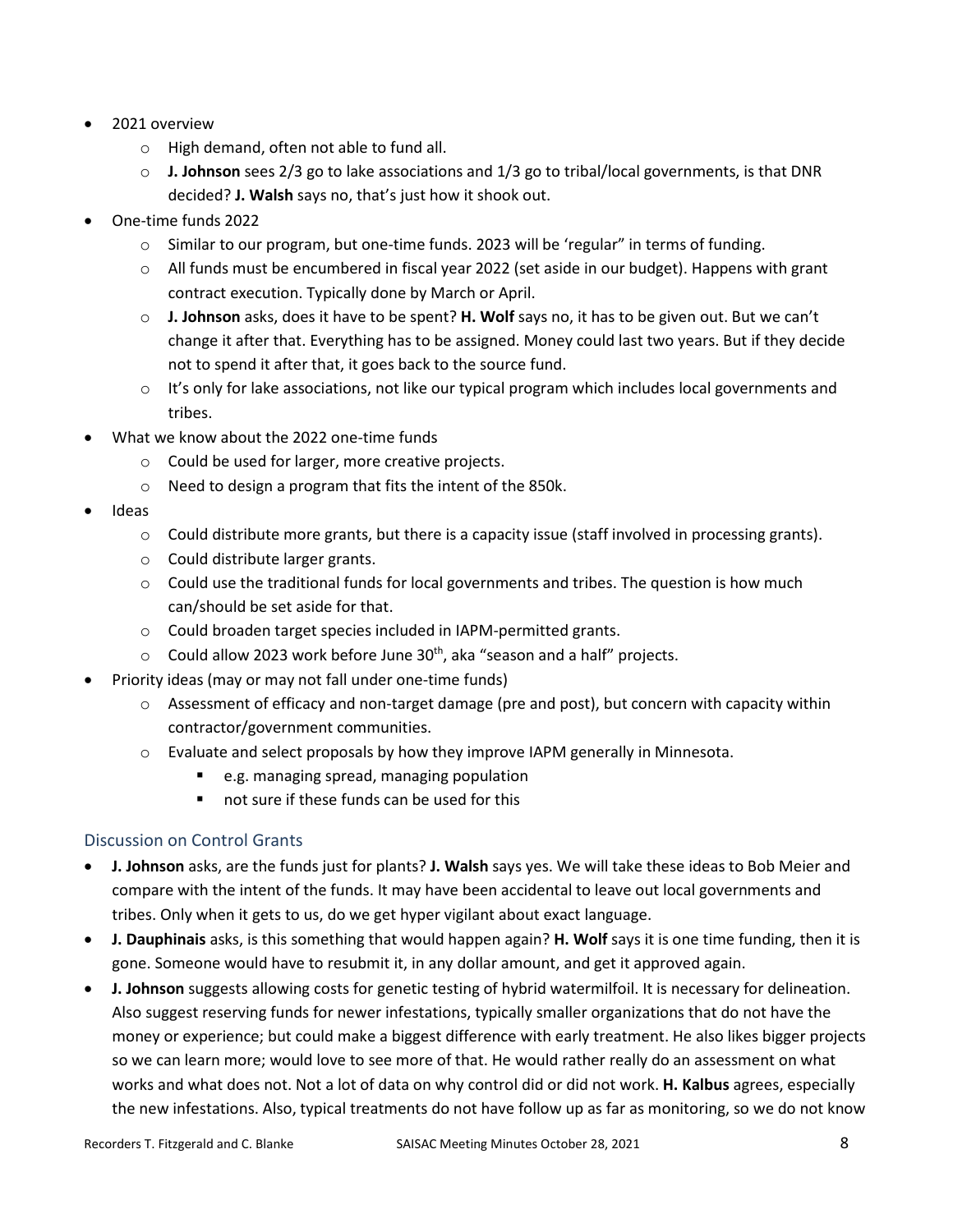if it was effective or not. As far as capacity, it depends on the local government's resources and staff. If you need local government support, maybe reach out ahead of time to see what capacity is available to help lake associations too. **J. Walsh** says genetic testing came up in discussion, akin to delineation. For newer infestations, glad to hear support, especially in terms of equity. To get new organizations plugged in, get them funds for new infestations, etc.

- **J. Johnson** asks, are we going to know what is allowed? Or should we make a list to push? **H. Wolf** says we will ask soon and may find out we have no idea what the intent was; then we do have the ability to put on sideboards. For instance, we could put limits on species, time, length, size, etc. Also, there are lots of administrative things that go into each grant by multiple staff. General goals are to make more people happy, get more data, and research efficacy. We will try before the next meeting to have answers from leadership on what we should do with these funds.
- **J. Johnson** asks, is the only choice to increase reimbursements? **H. Wolf** says any of this could happen and the program would be interested in a mix. We could put these in buckets for specific activities or just ask "what do you want?" Already had hours of meetings about this, there are kind of endless options. Boundaries are unclear besides that it must be plants, lake associations, and all in year one.
- **J. Walsh** says what we get from this Committee is valuable and carries a lot of weight. A lot of possibilities.
- **J. Dauphinais** says you might ruffle more feathers for a one-year thing and then "take it away" the next year. Agrees to use it to improve IAPM in Minnesota. Genetic testing, new herbicides, etc. Do not make the buckets too small. Timing is challenge since the cut off is in June; that is too early to have two years of treatment and evaluation but works well for curly-leaf pondweed. Curly-leaf pondweed control is like mowing the lawn. More optimistic on Eurasian watermilfoil control, like with ProcellaCOR. **H. Wolf** clarifies they would have the whole month of June, which might help. **R. Wersal** adds that incentivizing one herbicide over another is not a good idea.
- **H. Wolf** adds we are trying to get more effective. I do not think we can do everything we want, there has to be some "you get more money." Some stakeholders are going to be excited about new opportunities and others do not care.
- **J. Johnson** asks, how was the \$400K value determined in the past? **H. Wolf** says the amount of money has been based off our budget, which ranges from zero to \$990K. **J. Johnson** asks, could those traditional funds work in tandem with one-time funds? **H. Wolf** says the one-time funds are for lake associations only, which means we do not give it to local and tribal governments, which we are against. Traditional funds could go to them though.
- **J. Johnson** asks, the end date can be in 2023? **J. Walsh** says yes, but it could impact how we give out grants in 2023. **H. Wolf** adds that the hardest thing is whiplash, its one-time funding. Applicants range from local government staff doing this as a job to a small lake association. **J. Johnson** says as long as it is communicated as one-time funding, they would understand. Think of it like bonus money, a special thing.
- **K. Taylor** suggests that if they apply for treatment within reservations to require tribal consultation. They have had issues in the past where they do not find out at all or find out after. If the DNR could interfere with that to make sure they follow tribal consultation that would be ideal. **H. Wolf** says they need a permit from the specialist before they are allowed to apply for a grant. She thinks we do not have authority to write a permit for a water body in tribal boundaries. **K. Taylor** says water in tribal land is public water. Big Lake, Carlton County is the example she is bringing up. Tribal notification and consultation before would be very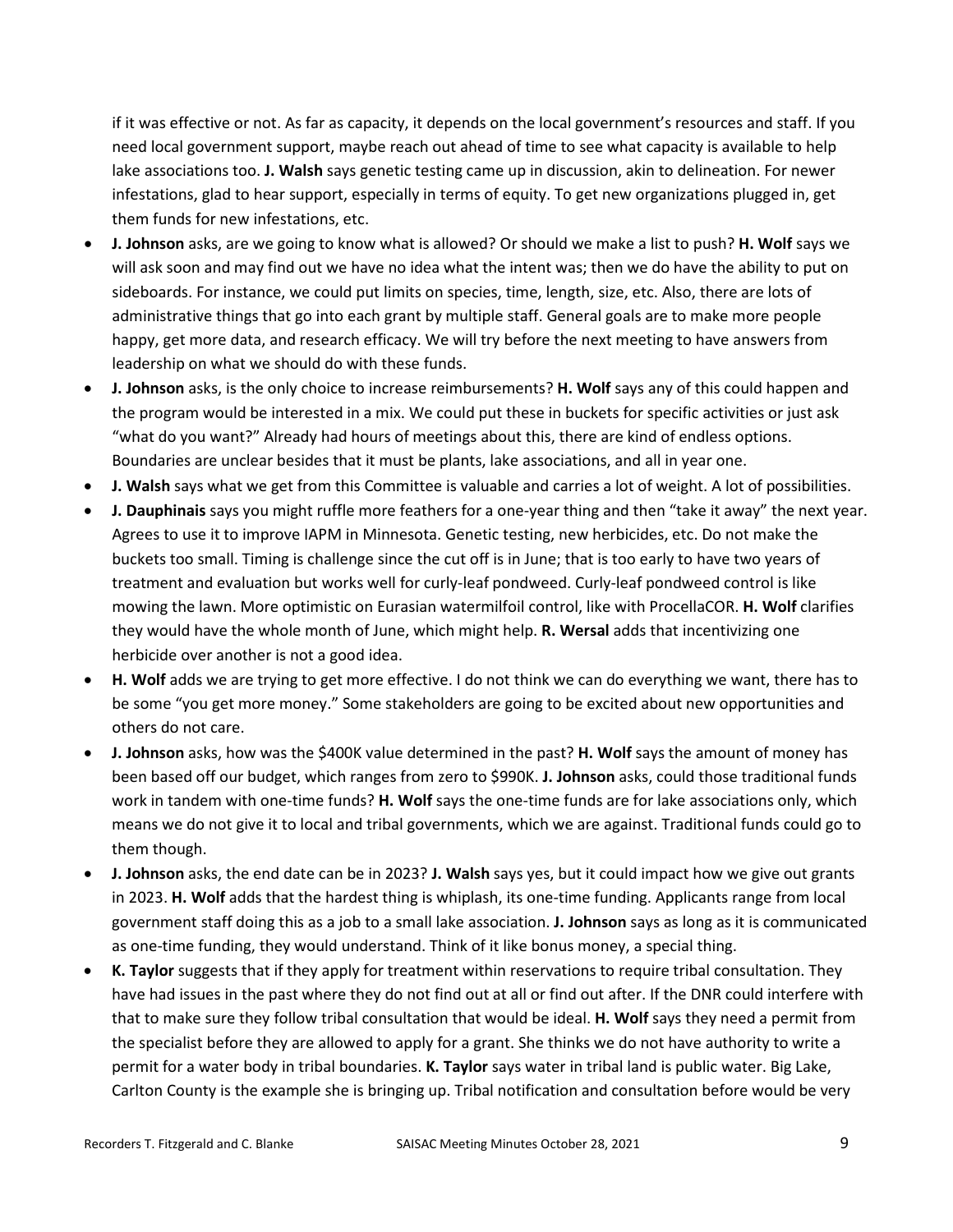much appreciated. Should have some simple language in the permit. **J. Johnson** says in his work in tribal areas, Diver Assisted Suction Harvesting or hand pulling options would be helpful, where tribal areas do not have herbicide as a tool. Get money to tribal interests and these groups for these methods that can sometime be expensive. **J. Johnson** asks, is there a good way for me to figure out if I'm on tribal land? **K. Taylor** says MAISRC is adding tribal boundaries to a map, ask **N. Phelps**. You don't know what you don't know – it is not intentional, but they don't realize they are on the reservation or the water body. **J. Johnson** says for permitting filtering level, this is one we have to get additional weigh in. Could use the tool, but in the heat of the field season, those things slip through the cracks; also, sometimes lake groups are not completely up front. **H. Wolf** says we check on a whole bunch of other stuff, so could also check the map when it is available. Then develop an internal process on what happens when it comes up.

- **H. Wolf** says we want to hear your ideas! This is not your only opportunity. Hopefully will have more options to present in the near future.
- **J. Dauphinais** suggests a checkbox with options and adds money the more boxes you check. **J. Walsh** is interested, but also concerned that people would check all the boxes just to get the most funds, and then maybe not follow through.
- **J. Walsh** adds that treatment itself is very expensive. They use all their funds and don't have funds to do any more.
- Send thoughts and ideas to **J. Walsh**.

# **Update on the DNR's Community-Based Social Marketing Project**

- **T. Fitzgerald** says the DNR is wrapping up its CBSM contract. The Last two deliverables are:
	- o Community Asset Mapping Report
		- **Report has been posted to Basecamp.**
		- It is 120+ pages but mostly figures.
		- If you want to review, do so this afternoon so that your suggested changes can be integrated before the end of the month.
	- o Aquarium and Water Garden Pond Survey Report
		- Chelsey will talk about this in her later presentations on trade pathways work.
		- Had almost 500 respondents.
		- Vast majority of hobbyists are aware of and care about AIS, take preventative actions, and want to learn more.
- **T. Fitzgerald** says the DNR will want to have discussions with this Committee going forward because there are many recommendations from this project. It is up to the DNR and partners to continue CBSM work and follow through on priority recommendations. It is a lot, but we can take it one piece at a time.

#### **Discussion Time for Committee**

- **K. Hagsten**: Cass County had a question about posting mobile unit decontamination stations to the online decontamination map. **H. Wolf** and **T. Fitzgerald** noted that any local government can post locations/hours on the online map. Contact Adam Doll.
- **T. Fitzgerald**: Ann Pierce will be presenting at the next committee meeting on a project to determine future funding sources for DNR and conservation work.